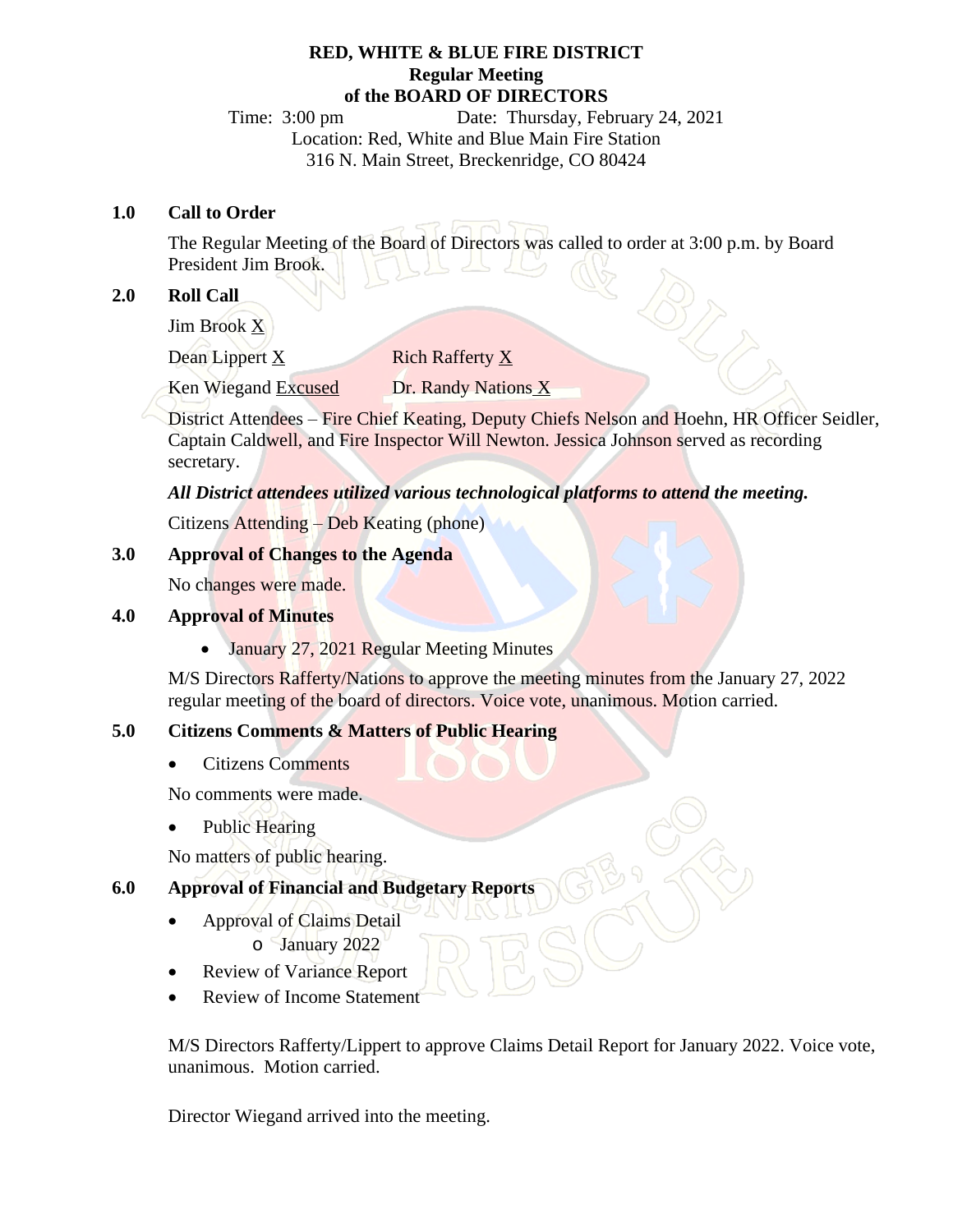## **7.0 Chief(s)' Reports**

*Finance Division Updates –L. Johnson*

Finance Officer Johnson provided a written update to the BOD on various items which occurred during the month of January, which was included in the board packet. The board discussed Finance Officer Johnson's report.

*Human Resources Updates – Seidler*

HR Officer Seidler provided a written update to the BOD on various items and activities which occurred during the month of January, which was included in the board packet. HR Officer Seidler provided an update regarding the hiring and testing processes.

*Fire Chief Report and Updates – Keating*

Chief Keating provided a written update to the BOD on various items which occurred during the month of January, which was included in the board packet. Chief Keating highlighted the Wildfire Council meeting that occurred on February 17<sup>th</sup>. The forest service is working on scheduling a mitigation project near the shooting range off of Highway 6 near Keystone. Chief Keating highlighted the number of appreciative emails he's received regarding BC McMillan's mitigation presentations for the Highlands HOAs.

*Administrative Division Updates – Nelson*

DC Nelson provided a written update to the BOD on various items and activities which occurred during the month of January, which was included in the board packet. Our new Fire Inspector, Will Newton, started this week on Wednesday and is working on onboarding and training.

*Operational Division Updates – Hoehn*

DC Hoehn provided a written update to the BOD on various items and activities which occurred during the month of January, which was included in the board packet. Our new Type 1 Fire Engine will be arriving at Station 4 on February 25<sup>th</sup>. Chief Levi has been at the National Fire Academy taking the Management of Emergency Medical Services course.

*EMS Division Updates – Levi*

EMS Chief Levi provided a written update to the BOD regarding EMS events that occurred during the month January.

*Accreditation Report – Kline*

A written report was prepared by Accreditation Manager Jason Kline, which was included in the board packet.

*Local 4325 Updates – Caldwell*

A written report was provided by Captain Caldwell and included in the board packet. Captain Caldwell updated the BOD on the conclusion of the Skips Coffee fundraiser for the Bergbauer family.

## **8.0 Unfinished Business**

- No Unfinished Business
- **9.0 New Business**

#### · **Board Action, Approval of the High Country Training Center Management Agreement.**

Chief Keating provided an overview of the writing process of the High Country Training Center Management agreement to the Board of Directors.

M/S Directors Lippert/Rafferty to approve the High Country Training Center Management agreement. Voice vote, unanimous. Motion carried.

**10.0 Adjournment**